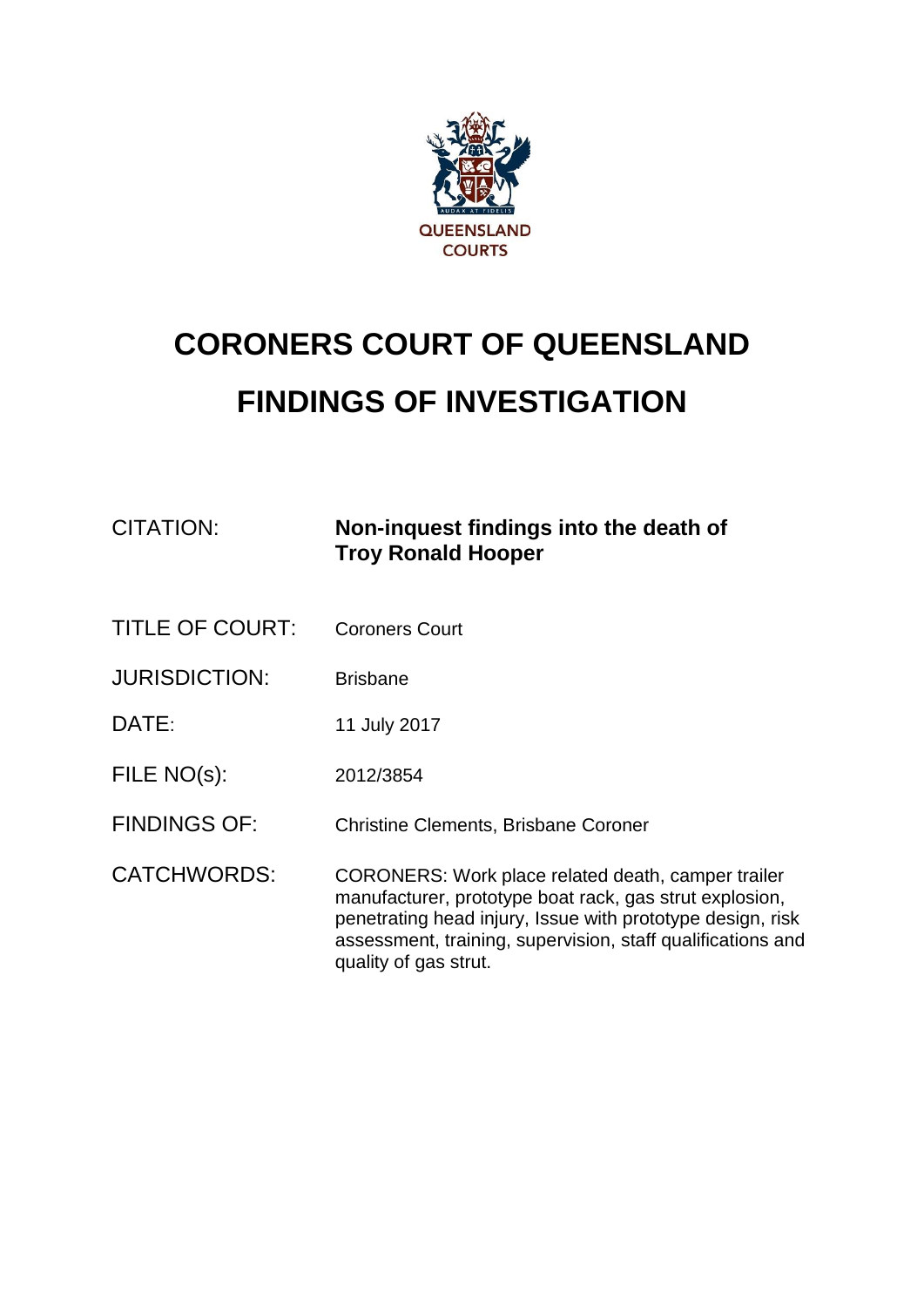### Background

- 1. Troy Ronald Hooper lived at Defiance Road, Woodridge in Queensland with his partner and children. He died on 23 October 2012 in the Princess Alexandra Hospital. He was 24 years of age at the time of his death. He died due to a penetrating head injury sustained in an industrial accident at his workplace.
- 2. A full Workplace Health and Safety (WH&S) investigation was therefore conducted concerning Mr Hooper's death. WH&S investigators attended the scene immediately following the incident where police were also onsite. As part of the WH&S investigation, a number of witness statements were obtained, relevant items were seized and expert advice was sought.

#### Circumstances surrounding the death

- 3. Mr Hooper was employed as full time labourer by VH & MG Imports Pty Ltd, now known as Market Direct Group Pty Ltd (the Company). On or about 22 June 2012, Mr Hooper was inducted into the Company workplace and systems of work.
- 4. The operations of the Company involved manufacture and assembly of camper trailers. The Company imported trailers in bulk from a Chinese company (Wuxi Jinrong Machinery Co Ltd). The Company then manufactured and assembled various components to convert the trailers to camper trailers for sale to the public. The Company operated from a premises at Boundary Road in Coopers Plains.
- 5. In or about October 2012, the Company sought to develop a prototype boat rack for display at a camping show. This was to be a folding boat rack to be placed on top of the Company's standard 7 x 4 camper trailer. The Company foreman had commenced research options for the project approximately two weeks prior to the incident.
- 6. On 22 October 2012, the Company employed RB to assist in building the prototype. RB was a self-taught welder who had worked in that industry for six or seven years. RB provided a resume which stated that he had five years' experience with a manufacturer which fabricated folding boat racks for caravans and camper trailers. RB said that it had been designed before RB started at that workplace but he was involved with improvements to various products over the five year period.
- 7. The Company believed that RB was capable of designing and manufacturing folding boat racks from start to finish. RB was concerned that his skills and experience had been over-estimated since he was not a qualified worker and had never designed anything from scratch. In any event, RB was hired and was not inducted into the Company's workplace or its systems of work but was immediately tasked with fabricating the boat rack.
- 8. RB and the foreman talked about mounting the rack on the trailer in the best position and it was then left to RB to take the measurements. RB developed some basic measurements taking into account the clearances and basic size of boat frame. They searched on the internet to find out the size of the boat to be positioned. RB drew up a rough sketch and the foreman told him to use 40 x 40 steel which RB then welded into a frame. By the end of the day RB had completed the boat top frame and the frame that joined it to the camper trailer.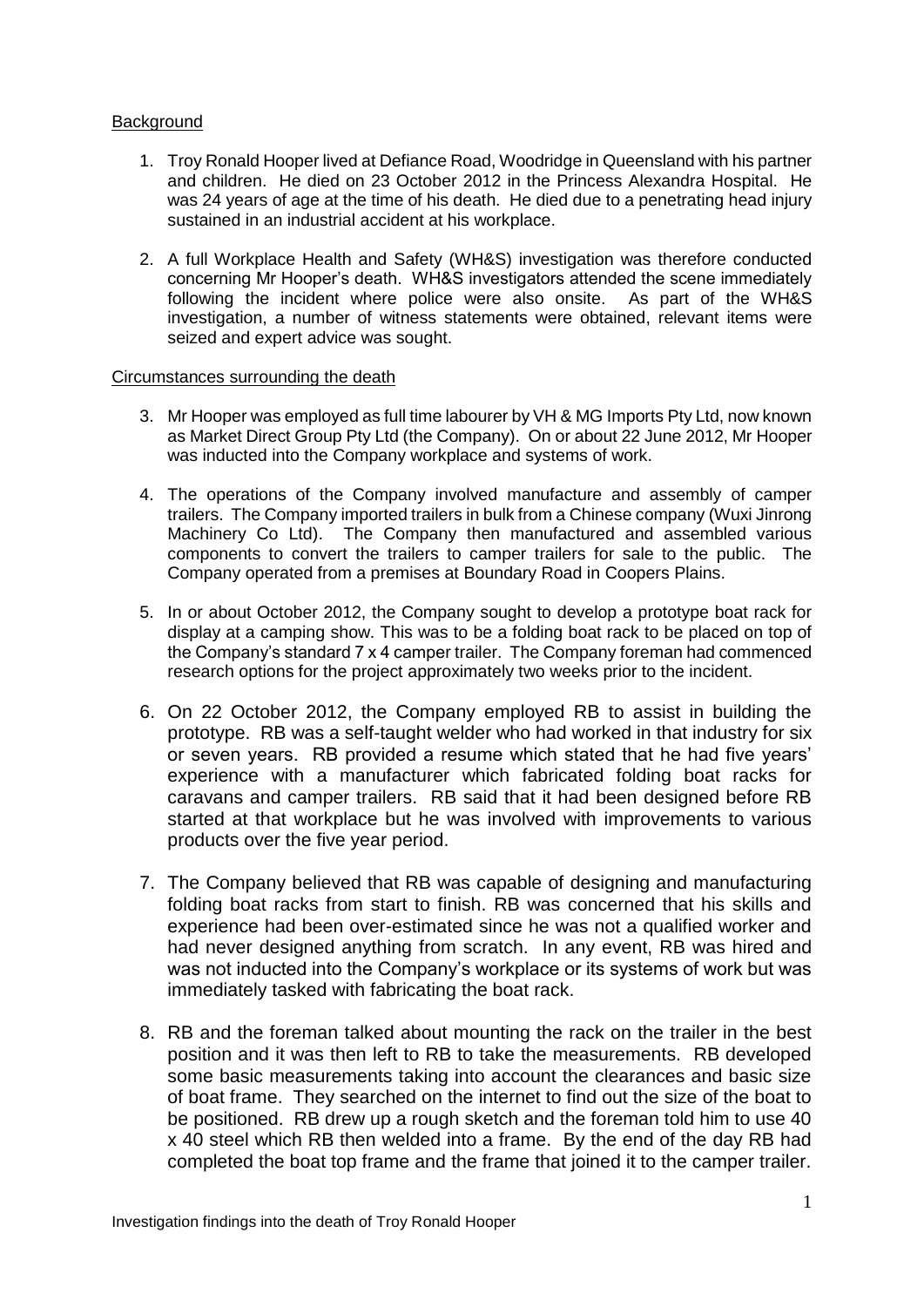- 9. No risk assessment was undertaken on the work activity of designing, fabricating and attaching the boat rack to the camper trailer. No engineering plans, or drawings, or calculations were produced by any competent person for either the design of the boat rack frame, or the appropriate position for attachment points of the struts.
- 10.The next day, RB and the foreman began attaching the gas struts used to operate the boat rack. The foreman was experienced in using gas struts to lift heavier weights than those required by the boat rack operation. The foreman and RB opened and closed the boat rack to position the inner strut on the rack during which the welding on the boat rack cracked. Two inner struts were attached to the boat rack, and to the left side of the trailer front and back. The rack was re-welded and braced. An 85kg boat was then loaded on to the boat rack and they began opening and closing the rack.
- 11.At approximately 10:00am, the foreman contacted CW to attend the workplace, and to advise on placement and mounting of the struts on the folding boat rack. CW's company had supplied gas struts to the Company since 2011 and the struts supplied by CW were used by the Company to replace the Chinese struts provided with the imported camper trailers. The struts supplied by CW were of larger dimension (14mm shaft and a 28mm body) than the Chinese struts (10mm shaft and 22mm body) but the same pounds per square inch rating (2200 PSI).
- 12.The foreman and RB were working with Chinese struts. On arrival, CW advised on fitting a second pair of struts - outside the frame and facing in the opposite direction, and how to measure the arc necessary to allow the strut to close efficiently.
- 13.CW is a qualified boilermaker with 15 years in the industry. In that time he had gained extensive experience in gas struts, their various uses and had knowledge in relation to strut placement and their applications. CW also had knowledge of a number of 'don'ts' when working with gas struts:
	- Don't hit with a hammer.
	- Don't hit with anything else,
	- Don't lever the strut as this may cause damage to the strut, and impact its safe operation,
	- Don't weld in close proximity to the strut as gas in the strut may expand and compromise its integrity.
- 14.After CW left, the foreman and RB welded three bolts at different heights on the trailer and frame to determine the best position of the strut on the frame. Once the correct position was determined, and the strut attached, the remaining bolts were removed. The front outer strut, the third to be attached, was fitted. While RB then left, the foreman welded the bracing bracket between the strut and the boat rack.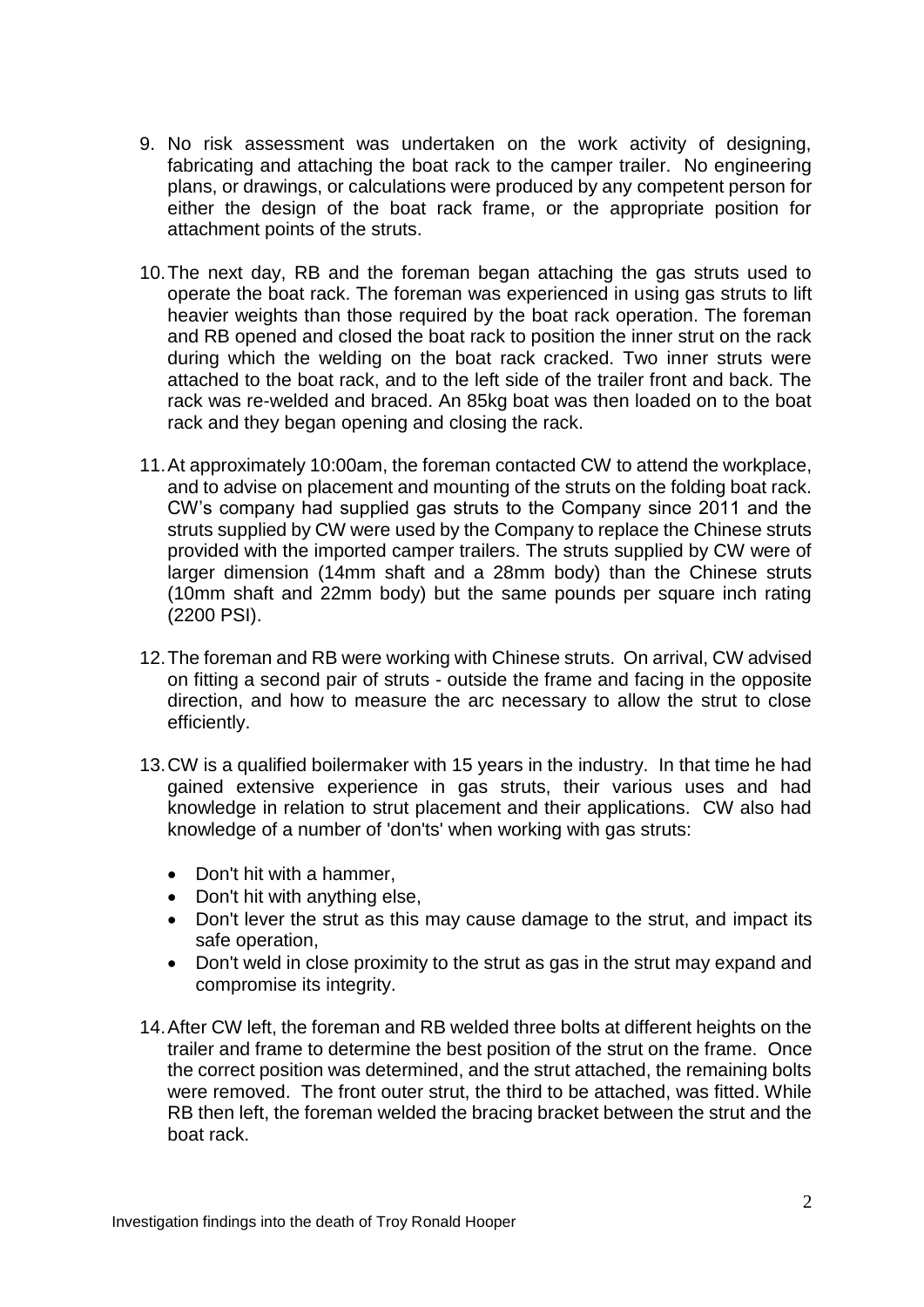- 15.The foreman instructed Mr Hooper and other co-workers to assist in testing the operation of the boat rack five or six times. These assistants loaded the boat on to the rack and strapped it down. The operation of the boat rack with boat on board was tested another five or six times.
- 16.At about 7:00pm, with further work still to be done on the boat rack, the assistants were instructed to remove the boat and assist with removal of the struts. They were instructed to hold the frame at a particular angle to facilitate easy removal of the struts. This placed the struts in a fully extended position. The upper and lower struts at the rear of the trailer were removed.
- 17.To loosen the lower strut on the front of the trailer, the foreman used a hammer to tap the strut and the claw of the hammer to lever it over the thread of the bolt welded to the frame. As the foreman was tapping the strut with the hammer, he heard an explosion and saw Mr Hooper falling backwards. The foreman tried to prevent Mr Hooper's head striking the concrete.
- 18.The strut had exploded, the piston rod remaining attached to the trailer, and the cylinder striking Mr Hooper above the right eye. He suffered a penetrating injury. Despite emergency service and medical intervention, Mr Hooper died that evening.

## Autopsy

- 19.Autopsy examination was conducted on 24 October 2012 by forensic pathologist, Dr Milne. Examination was limited to external, imaging and review of medical records and toxicology testing.
- 20.CT imaging showed a near circular defect in the medial aspect of the left supraorbital ridge (around the eye). There were comminuted fragments of bone. There was no exit wound. There was a subarachnoid and intraventricular haemorrhage observed on imaging. Toxicology testing of samples taken at 2000 hours at the hospital were negative for alcohol and drugs.
- 21.Dr Milne concluded Troy Ronald Hooper died due to penetrating head injury as a consequence of the industrial accident.

### Safety alerts released by Workplace Health and Safety

- 22.Following Mr Hooper's death, WH&S issued two public safety alerts (on 26 February 2013 and 19 April 2013) to highlight the potential risks associated with the use of gas struts.
- 23.These alerts outline the main ways in which gas struts fail, namely:
	- Most failures are due to a gradual loss of pressure to the gas which results in the strut being unable to support the load. The risks are that the component being supported will gradually creep down or drop without warning; and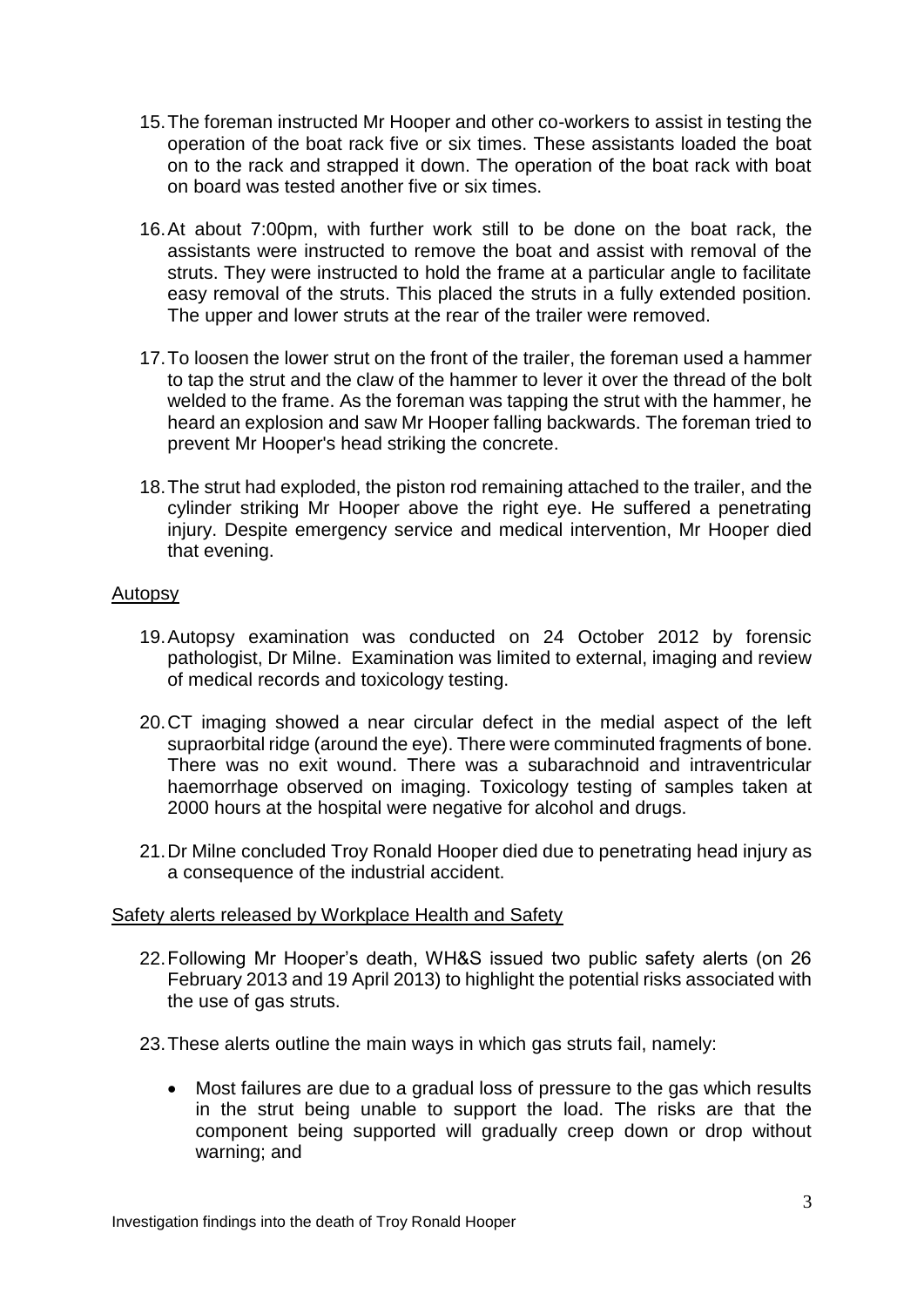- Struts can also fail if they have been internally damaged (for example by forced over-extension). There is a risk that the structure maintaining the gas pressure could give way and, with the sudden loss of restraining force, result in parts being ejected at high speed. In this instance, anyone in the area is at significant risk of severe injury or death due to the force of the impact.
- 24.WH&S warned that gas struts are usually installed or removed by hand which means that workers are very close to this potential hazard.
- 25.They also advised that it is not always possible to know if a gas strut is damaged internally before removing it. It may appear to be operating normally, but the removal process may trigger a failure, causing an explosive ejection of parts. Care must be taken to manage the risks presented by damaged struts.

26.WH&S warned that gas struts may fail for a range of reasons, including:

- Inappropriate design of the gas strut configuration (e.g. poor geometry subjecting the strut to over-extension, over-compression or side loading);
- Inappropriate use (e.g. incorrect application or overheating); and
- Physical damage (e.g. from corrosion, wear, collision, leakage or misuse).

27.WH&S recommended a number of actions:

- The person conducting a business or undertaking (PCBU) who installs or removes gas struts should review their operating procedures to determine whether risks from the failure of gas struts are adequately controlled;
- The PCBU should ensure all people installing or removing gas struts are appropriately trained;
- The work area should be isolated from workers and others not involved in the installation and removal procedure;
- Workers should wear appropriate personal protective equipment;
- The gas strut configuration should be designed by a competent person and in accordance with the manufacturer's recommendations, including design, operation, orientation, load capacity and geometry;
- Gas struts should be installed and removed by a competent person in accordance with the manufacturer's recommendations. This may require the use of special tools;
- Gas struts should be protected against over-extension, side loading and excessive heat;
- Do not weld or apply heat to struts or adjacent areas as they may explode;
- Do not dispose of gas struts in fires as they could explode;
- Maintain a safe distance from burning vehicles due to the risk posed by exploding struts;
- Do not crush or puncture pressurised struts. Seek the manufacturers' advice about appropriate methods of depressurizing; and
- Additional advice about the installation and removal of gas struts can be found in the manufacturer's instructions.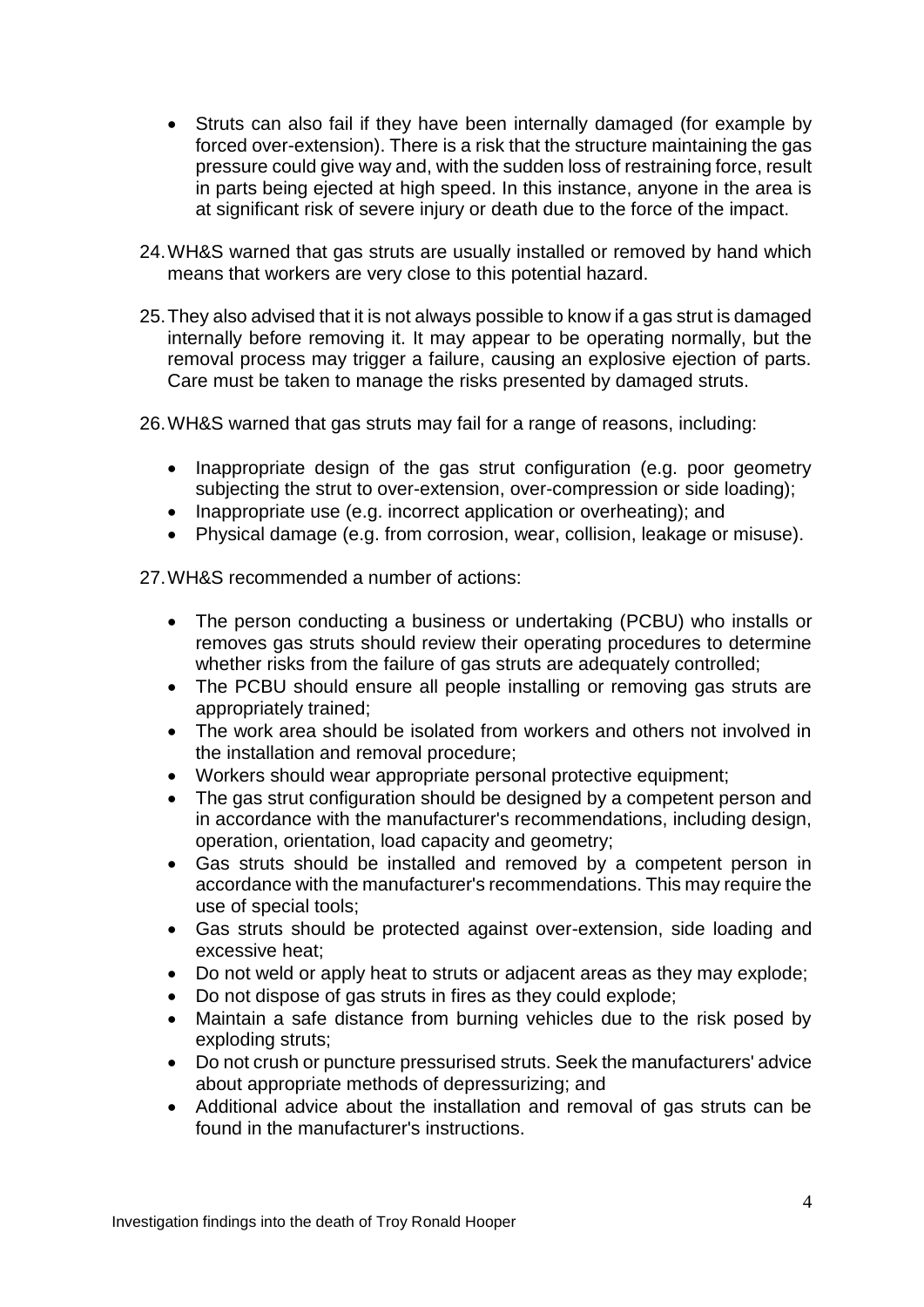### Initial Expert Advice

- 28.In August 2013, an expert report was obtained from an engineer who is the Senior WH&S Advisor (mechanical). In preparing the report, the expert inspected the trailer, the incident strut and conducted tests. Tests were conducted to determine if it was possible for a gas strut to fail from over extension and result in the cylinder being ejected at high speed.
- 29.Tests were also conducted to determine if the piston could be pulled off from the rod when the strut was subjected to over extension. In most cases the seal failed first. However, in two cases the piston did separate from the rod before the seal failed. It was found that the cylinder could be ejected at high speed if the gas strut was over extended.
- 30.The report concluded the incident occurred in the context of difficulty in removing the strut. The expert considered the calculations and measurements that showed the position of the mounts caused the strut to be overextended.
- 31.The expert made the following conclusions:
	- The geometry of the frame resulted in a significant tensile load being applied to the strut from overextension;
	- The strut was over extended when the frame was rotated through its range of motion. The over extension applied a tensile force to the strut tending to pull the piston off the rod when the strut reached the limit of its stroke. The failed strut was contained by the mounting points when it was on the frame and consequently appeared to function normally;
	- Once the piston had separated from the rod, the rod and cylinder were free to separate completely due to the extension force of the strut. When the worker removed the top end (cylinder) of the strut from the mount it was no longer constrained and was ejected at high speed striking him in the head causing his injury. The ejection of the cylinder occurred much quicker than normal extension without the slowing effect of the dampening force provided by the oil and gas passing through the holes in the piston.
	- This incident could have been avoided by designing the strut installation correctly;
	- The use of accurate drawings that show the arcs of the mounts of trigonometry to calculate them would have avoided over extension of the struts
	- The use of an installation tool to install pre-compressed struts and the placement of the mounting points to ensure the strut was always under compression would allow for variations in manufacturing tolerances and help prevent the occurrence of over extension even further; and
	- Consultation with a competent person or the strut manufacturer to ensure the design of the application was suitable for the struts would have prevented the incident.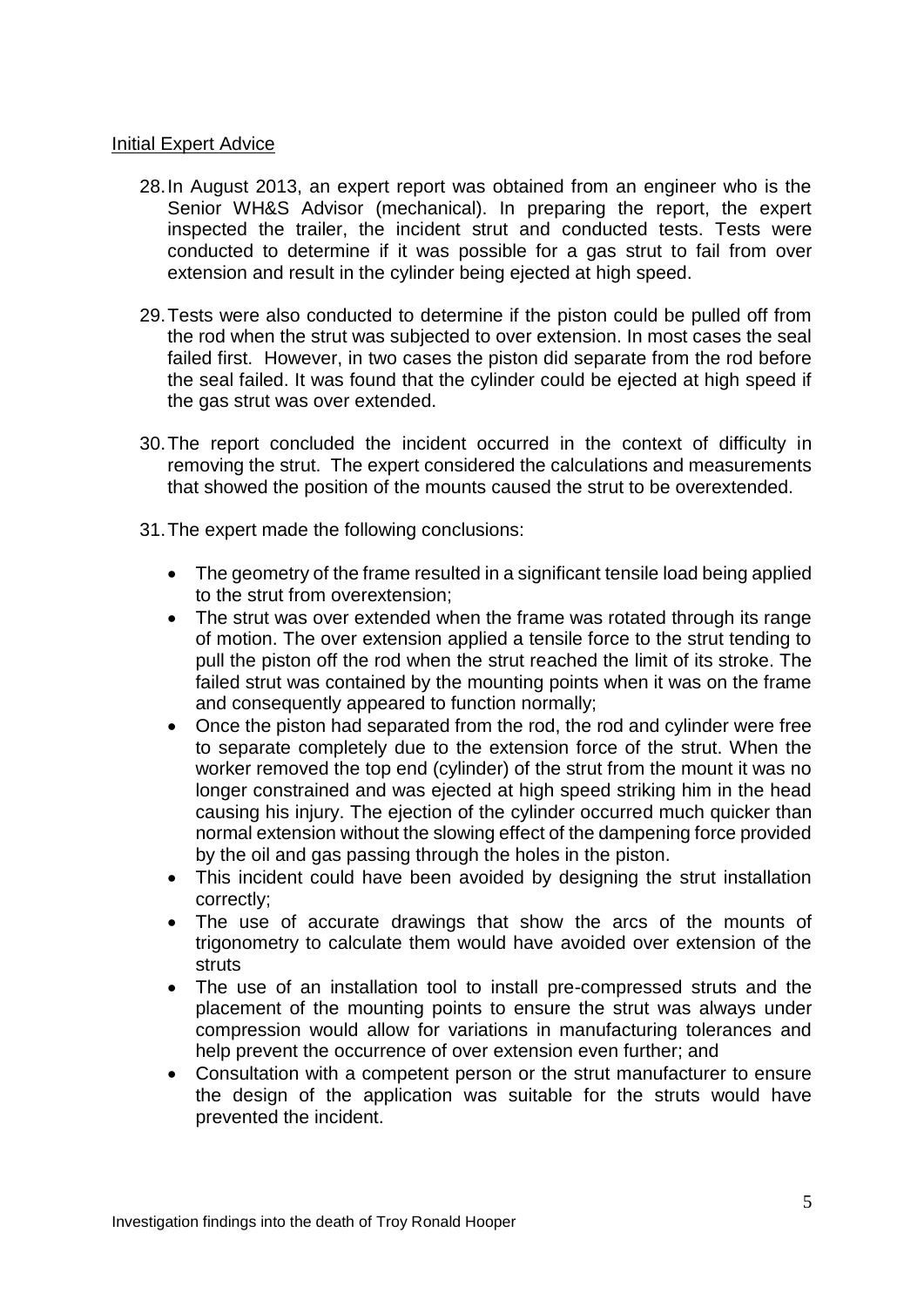## The Workplace Health and Safety prosecution

- 32.On 4 February 2014, WH&S commenced a prosecution against the Company pursuant to section 32 of the WH&S Act. The following failures were alleged on the part of the Company:
	- To develop safe work method procedures for workers carrying out the task of manufacturing and fabricating the boat rack prototype for attachment to camper trailers;
	- To calculate the correct position of the struts to avoid overextension of the struts;
	- To consult with a competent person or the strut manufacturer to ensure the design application was suitable for the struts;
	- To provide adequate supervision to workers required to carry out the task of manufacturing and fabricating boat racks for attachment to a camper trailer; and
	- To undertake any adequate risk assessment for the activity of manufacturing and fabricating boat racks for attachment to camper trailers, including the installation of struts in accordance with the Code of Practice 'How To Manage Work Health and Safety Risks' 2011.
- 33.WH&S said that control measures the Company could have implemented included:
	- Undertake a risk assessment of the process of manufacturing and fabricating boat racks for attachment to camper trailers in accordance with the Code of Practice 'How To Manage Work Health and Safety Risks 2011', including the installation of struts, to ensure the risk, so far as reasonably practicable, from the hazards of using such struts was controlled;
	- Preparing engineering plans of the boat rack, with calculations for the correct positioning of the struts;
	- Preparing and instructing workers in safe work procedures for the use of gas struts;
	- Utilising the services of a competent person to ensure the design application was suitable for the struts;
	- Utilising the services of a competent person to ensure the struts were in good working order; and
	- To provide adequate supervision to workers required to carry out the task of manufacturing and fabricating boat racks for attachment to a camper trailer.
- 34.During the proceedings, the Company and WH&S each sought their own expert opinion.
- 35.Both experts considered that the over-extension of a gas strut does not automatically result in exposure to a risk that the piston of the gas strut would explosively detach from the rod of the gas strut.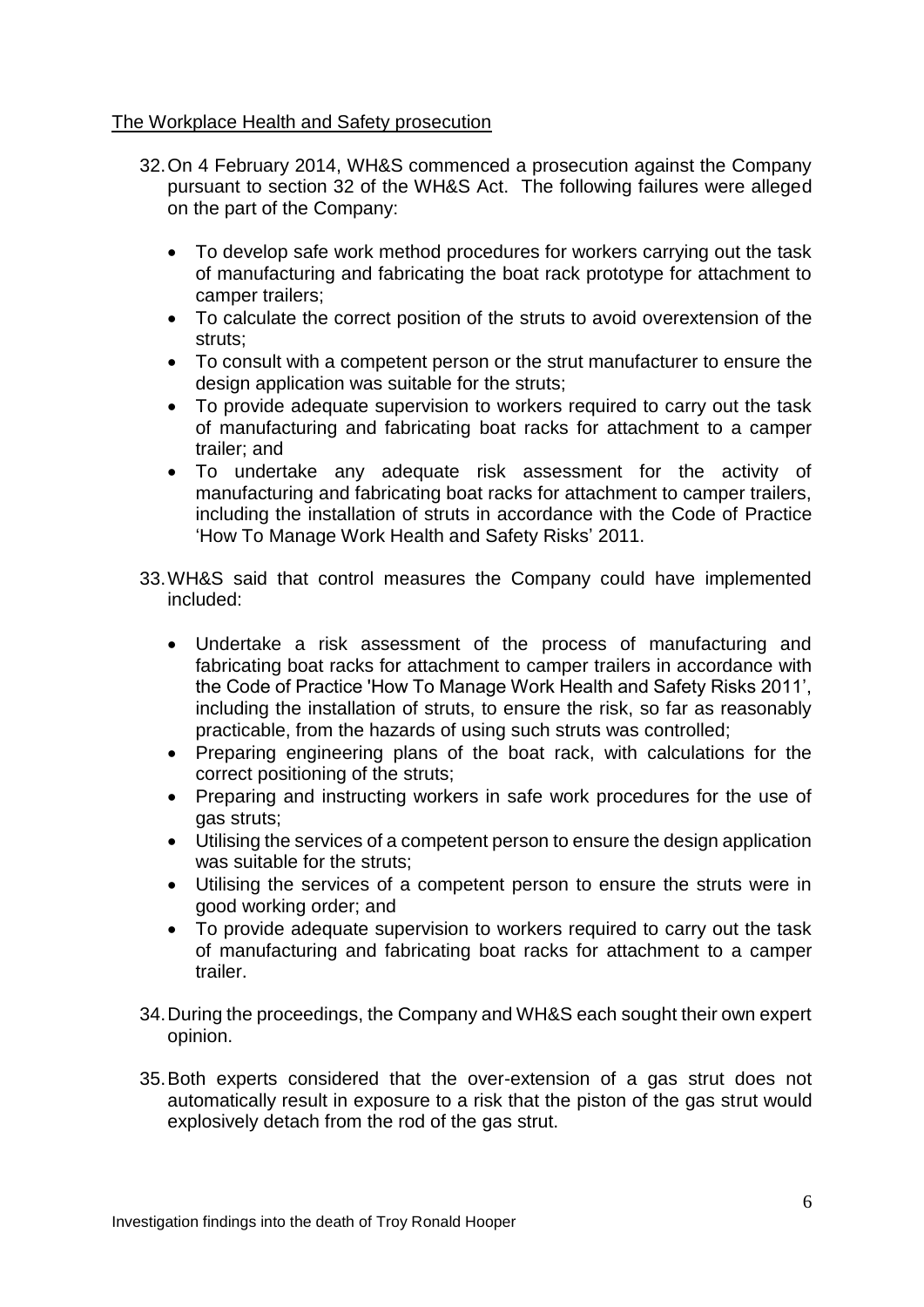- 36.The absence of an 'o-ring seal' within the strut, which is a manufacturing defect, may have been a contributing factor to the piston and rod components of the strut separating. I note however that it is uncertain that the seal was in fact omitted during the manufacture. It is possible that seal may have been ejected during the failure.
- 37.All the experts agreed that the incident strut itself was of particularly poor quality and as a result, had very low tolerance for any kind of tension loading.
- 38.The mechanism by which the piston components of the strut were connected to the rod is a particularly poor one (either for that strut specifically or for that type of strut), meaning that the tensile forces required to separate the components were lower.
- 39.The incident strut generally was poorly designed as it did not incorporate 'failsafe' design principles.
- 40.In the end it was accepted by the parties that:
	- The strut involved in the incident explosively detached;
	- That it is more likely that the manner in which the struts were attached to the boat rack would be and were overextended;
	- The gas strut involved in the incident was of poor manufactured quality and had a particularly poor bond between the rod and the piston of the strut.
- 41.Both the experts indicated that failure of a gas strut in this manner is rare and neither had come across anything of this nature in the course of their extensive careers.
- 42.Her Honour Magistrate Tynan noted that the Company demonstrated its remorse in a number of ways. This included:
	- All Chinese manufactured gas struts were disposed of immediately following the incident;
	- Production of the prototype ceased immediately upon the incident;
	- Contribution towards funeral costs; and
	- Co-operation with WH&S to facilitate statutory compensation entitlements.
- 43.Her Honour found that there was no question that the conduct of the Company in the fabrication of the prototype boat rack breached the WH&S Act and thus the duty of care owed to Mr Hooper. The absence of adequate drawings and specifications for a new design concept, the absence of adequate knowledge and training in key personnel of the appropriate operating conditions, the gas strut, and the fatal failure of the strut itself were considered to underpin the breach.
- 44.The fine imposed was \$90,000. She considered that the Company had otherwise been a good corporate citizen, and ordered that no conviction be recorded.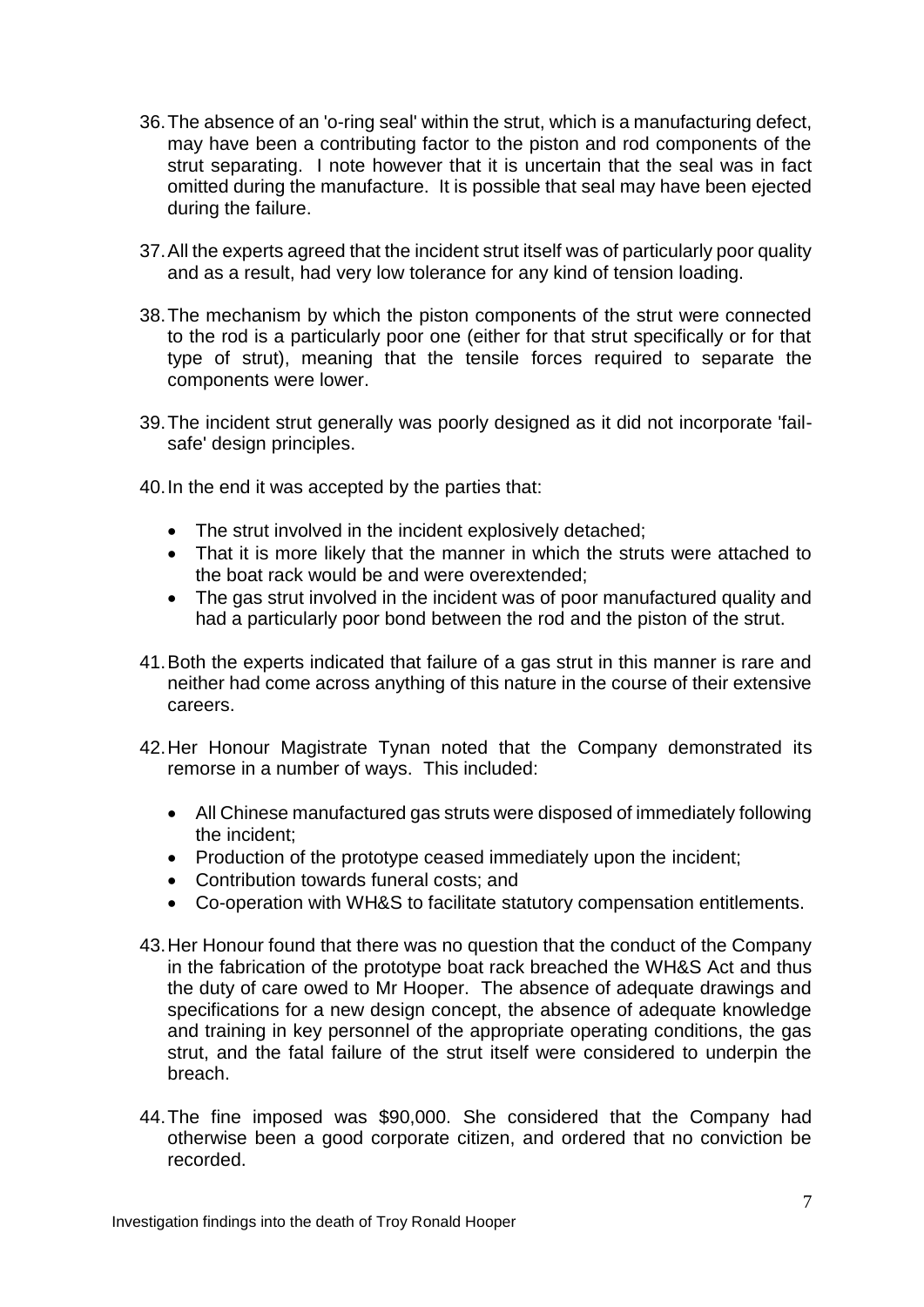45.An appeal against sentence was heard in the District Court on 11 November 2016. The District Court delivered its decision on 17 March 2017. The appeal was granted and the original fine was increased from \$90,000 to \$125,000. The original decision was otherwise affirmed including the order not to record a conviction.

## Further improvement actions taken by the Company

46.The Company subsequently advised the Coroners Court of Queensland:

- They rely on manufacturer's instructions and advice to install and remove gas struts and on information distributed by WH&S in relation to the accident and how to use gas struts correctly;
- They have invested in appropriate tools used in the application and disassembly of gas struts including sash clamps and hydraulic compression/release tooling;
- Gas struts are only attached to componentry via ball attachments, not using bolts (as involved in incident);
- All camper trailers are engineered using the latest available CAD Engineering and computerised Prototyping programs;
- All relevant staff are trained in the application and removal of gas struts;
- Training is reinforced through weekly Toolbox Meetings;
- Tools and safety equipment are provided for safe application and removal of gas struts; and
- The work area for installation and removal of gas struts is isolated form other work areas.

### Information sought from Chinese Manufacturer

- 47.The Coroners Court also sought information from the Chinese Manufacturer in relation to the relevant conclusions reached by the experts. The Chinese company responded to say how sorry they were to hear of Mr Hooper's death.
- 48.The Chinese Company did not agree that the strut was of poor quality. They advised that there is a rubber 'o' ring in every piece. They considered it was a case of poor operation.

## **Conclusion**

49.Mr Hooper's death was tragic and may have been preventable through:

- The use of adequate drawings and specifications for a new design as well as calculations to determine placement of struts to avoid over-extension;
- The development of a risk assessment and work method statement for the task of affixing the gas strut to the prototype;
- Engagement of an appropriate competent person to calculate, mathematically and geometrically, the correct attachment points for the struts;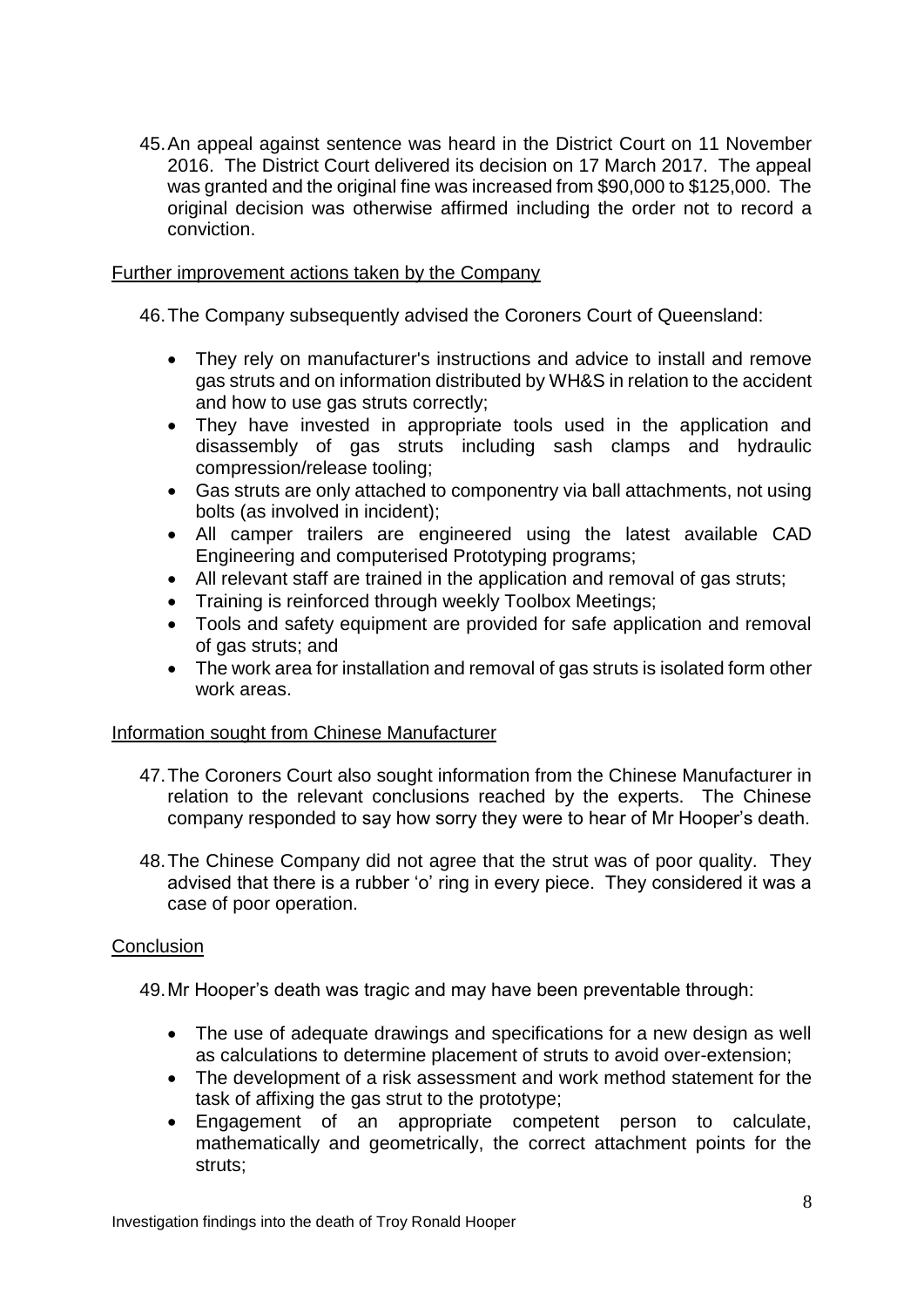- Ensuring that the struts were of good quality, fit for purpose and not subjected to over-extension; and
- Training of key personnel of the appropriate operating conditions of gas struts.
- 50.In deciding whether to hold an inquest into Mr Hooper's death, public alerts which were released by WH&S have been considered. These were aimed at highlighting the potential risks associated with the use of gas struts.
- 51.The finalisation of the prosecution against the Company has also been taken into account.
- 52.The opinions of the experts are, that failure of a gas strut in this manner is rare. The application was not typical. Typically gas struts are not required to extend and compress during large arcs. They are normally used to extend fully over a smaller arc to hold open a lid for example.
- 53.The Company made a number of changes which may help improve work place safety in relation to the installation of gas struts. The holding of an inquest is therefore unlikely to provide any new information, or result in any recommendations being made.
- 54.In the circumstances it is not in the public interest to hold an inquest into this death.
- 55.The findings are also published on the Queensland Coronial website. The dissemination of information in this way is the most appropriate and likely means to raise awareness of such an unexpected death and thus help to prevent a similar death occurring in the future.
- 56.My sincere condolences are extended to Mr Hooper's family.
- 57.The focus of the coronial jurisdiction is to make the findings required by section 45 of the *Coroners Act 2003* (Act) where possible. There is sufficient evidence available to determine the cause of Mr Hooper's death as required by that section.
- 58.The formal findings required by section 45 of the Act are as follows:
	- a) The identity of the deceased is Troy Ronald Hooper;
	- b) Mr Hooper was in the process of assisting to remove a gas strut from a camper trailer and boat rack prototype being developed by the Company. The strut was attached to both the camper trailer and boat frame by threaded bolts that had been temporarily welded in place.
- 59.Mr Hooper and his co-workers, were instructed to hold the frame at a particular angle to facilitate easy removal of the struts. This placed the struts in a fully extended position. The upper and lower struts at the rear of the trailer were removed.